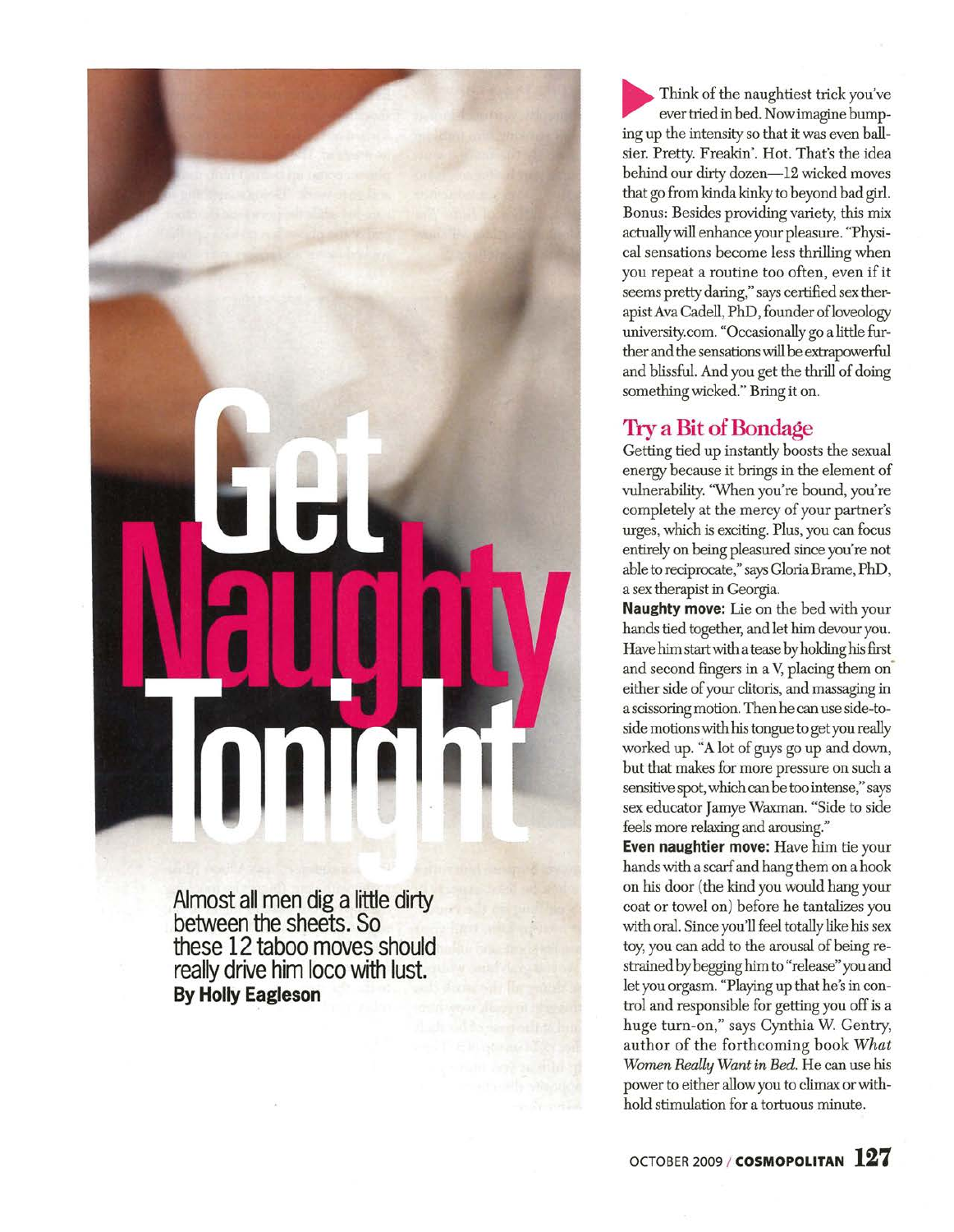### **Give Him a Peep Show**

Much of arousal is driven by what we see-especially for guys. "Many men love watching a woman get turned on. It lets them know what gets her going and makes them feel like they're doing something illicit by just sitting back and enjoying the show," says sexologist Sari Locker, PhD, author of *The Complete Idiot's Guide to Amazing Sex.*  "And it's great for women too. Seeing how a guy reacts to watching you pumps up your desire."

**Naughty move:** On a night your guy is coming over to hang out, masturbate alone just before you're going to see him, but don't let yourself climax. To bring yourself right to the edge without going over, close your eyes and imagine your guy's lips taking the place of your hand. Squeeze your PC muscles for a count of five as you massage your clitoris, then stop moving. Stay naked until he shows up, and let him see the flush that naturally spreads over your body as you near orgasm. Then describe for him what you've been up to. He'll put together an irresistible mental image of you selfpleasuring that will build his desire so that when you have sex, it'll be an incredible release for you both.

**Even naughtier move:** Before a date, entice your guy over to your place early, and let him watch you masturbate before you leave for the evening, telling him he can have his turn later. "He'll think it's hot to get this intimate peek, which allows his own arousal to surge," explains Debby Herbenick, PhD, author of *Because It Feels Good.*  Do it seated in front of a mirror with him behind you so that he has a great view of the action as well as a nice shot of your ass. Start by touching your nipples with one hand and rubbing a thigh with your free one. Then stimulate your lower area, moving your fingers faster and faster as you get turned on. Don't let him interrupt. Instead, tell him you expect him to finish where you left off when you get home.

#### **Handle His Package**

Usually for foreplay, you touch him so he's hard, but stroking him until he climaxes is rarely the main event. "Once a couple start having sex, hand jobs often stop," says sex educator Sadie Allison, author of *Ride 'Em Cowgirl!* Manhandling him will show your dirty desire to take charge.

**Even naughtier move:** Don't only shock him with sexy stroking- also do it when he can't possibly react the way he wants to. The next time he's on the phone, come up behind him, unzip, and go to work. "Doing something so naughty while the person on the other end of the phone has no idea ups the wicked factor and makes everything



**Naughty move:** Surprise him with a hand job when he least expects it. While he's chilling on the couch, cuddle up next to him, trail your fingers down his chest, and unbutton his pants. As you grab him, whisper that you're doing all the work this time. Try this grip to really wow him: Put one hand at the base of his shaft and the other right on top of it. Then firmly grip him as you move your hands in opposite directions, twisting at the same time.

feel more intense," says Allison. Make a ring with your fingers by touching the top of your pointer finger to the top of your thumb. Then place it around the base ofhis shaft, and slowly move toward the tip. As that hand gets to the tip, start at the base with your other hand. And so on.

### **Have Stranger Sex**

When you pretend you're someone else, you completely change the rules. For one, you both naturally become